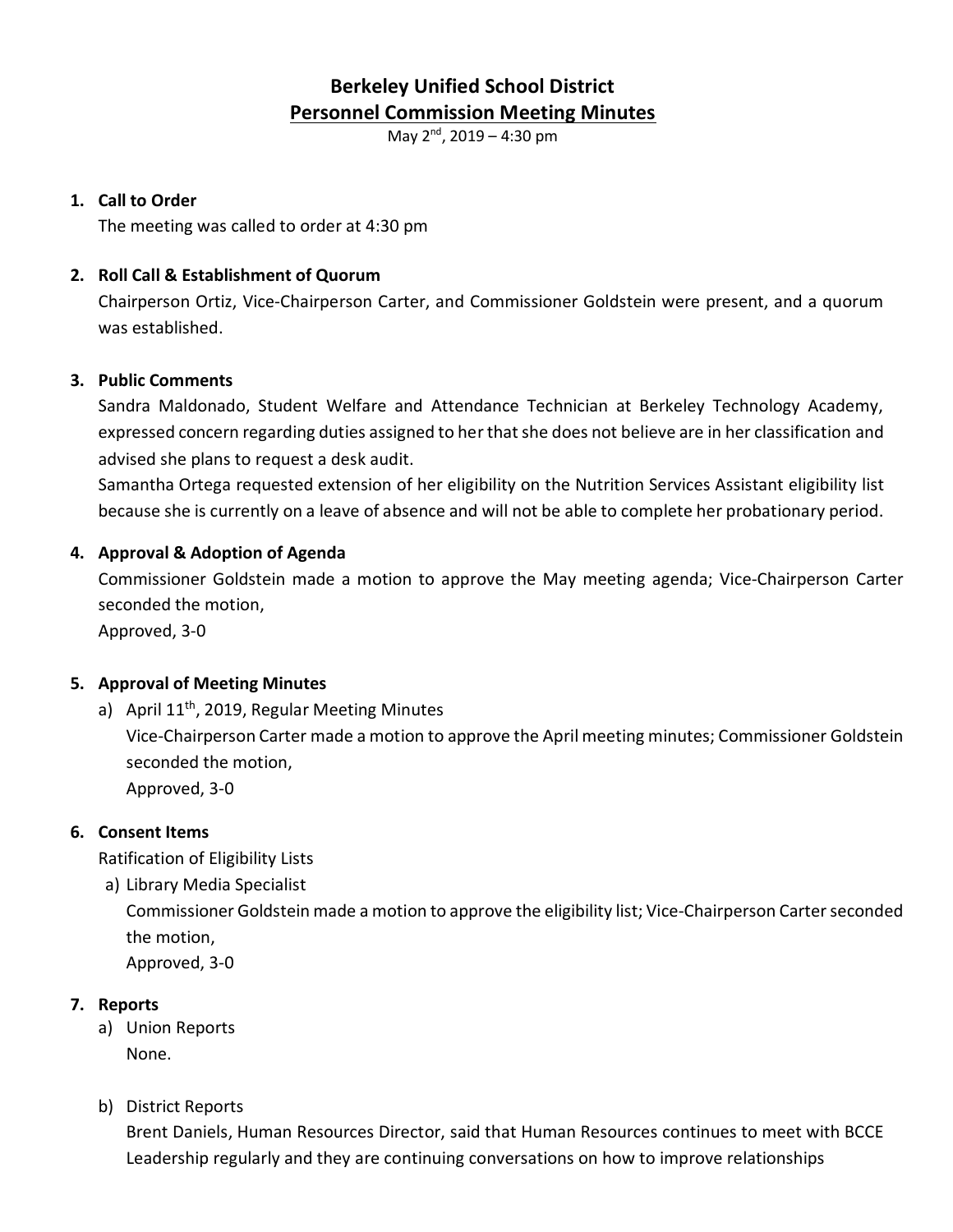between the District and the Union. He reported that the District and BCCE are collaborating to fill Behavioral Intervention Specialist vacancies by identifying current Instructional Assistant II, SPED's who may be eligible for a re-classification.

c) Commissioners Reports

Commissioner Goldstein wished BUSD Board President, Judy Appel continued speedy recovery. She said she is looking forward to the Classified Employee Recognition event on 5/9/19.

Commissioner Goldstein also expressed her hope to have discussion later in the meeting regarding utilization of the learning and training grant funds recently received from the state for staff development.

Chairperson Ortiz said he was looking forward to the Classified Employee Recognition event as well.

# d) Personnel Director

i. New Hires and Examinations administered in April 2019

Secretary Duwel shared exam activity for the month of April and responded to Commissioner Goldstein's questions about several new hire/assignment entries that also appeared in the March exam activity report. She reminded the public of the Classified Recognition event.

# **8. Conference Items**

a) Request for New Classification - Senior Employee Benefits Specialist

Kimberle Sanders, Risk Manager, advised that there are currently two Employee Benefits Specialists in the Benefits/Risk Management department, with one employee working out of class, largely through review of department-wide work products. She said it was necessary to establish a lead position to support the manner in which work is performed in the department.

Vice-Chairperson Carter asked if the employee in the upgraded role would be replaced. Ms. Sanders replied that the employee in the current position meets the skill and knowledge requirements to work in the reclassified role. Commissioner Goldstein inquired about the relevance of the Driver's License requirement in the classification description. Ms. Sanders replied that this is not a key requirement of the role, however the employee may occasionally need to travel. Commissioner Goldstein recommended removing the license requirement. Chairperson Ortiz agreed and said the employee could use public transportation or other ride-hailing services if travel is required.

Vice-Chairperson Carter made a motion to approve the Senior Employee Benefits Specialist classification; Commissioner Goldstein seconded the motion, Approved, 3-0

b) Request for Re-Classification - B. Stuckey

Secretary Duwel said that Ms. Stuckey has been performing lead duties in her current role for ten years. Commissioner Goldstein asked about the status of the second Employee Benefits Specialist position, Ms. Sanders confirmed that it is currently vacant.

Commissioner Goldstein made a motion to approve the re-classification for Ms. Stuckey; Vice-Chairperson Carter seconded the motion, Approved, 3-0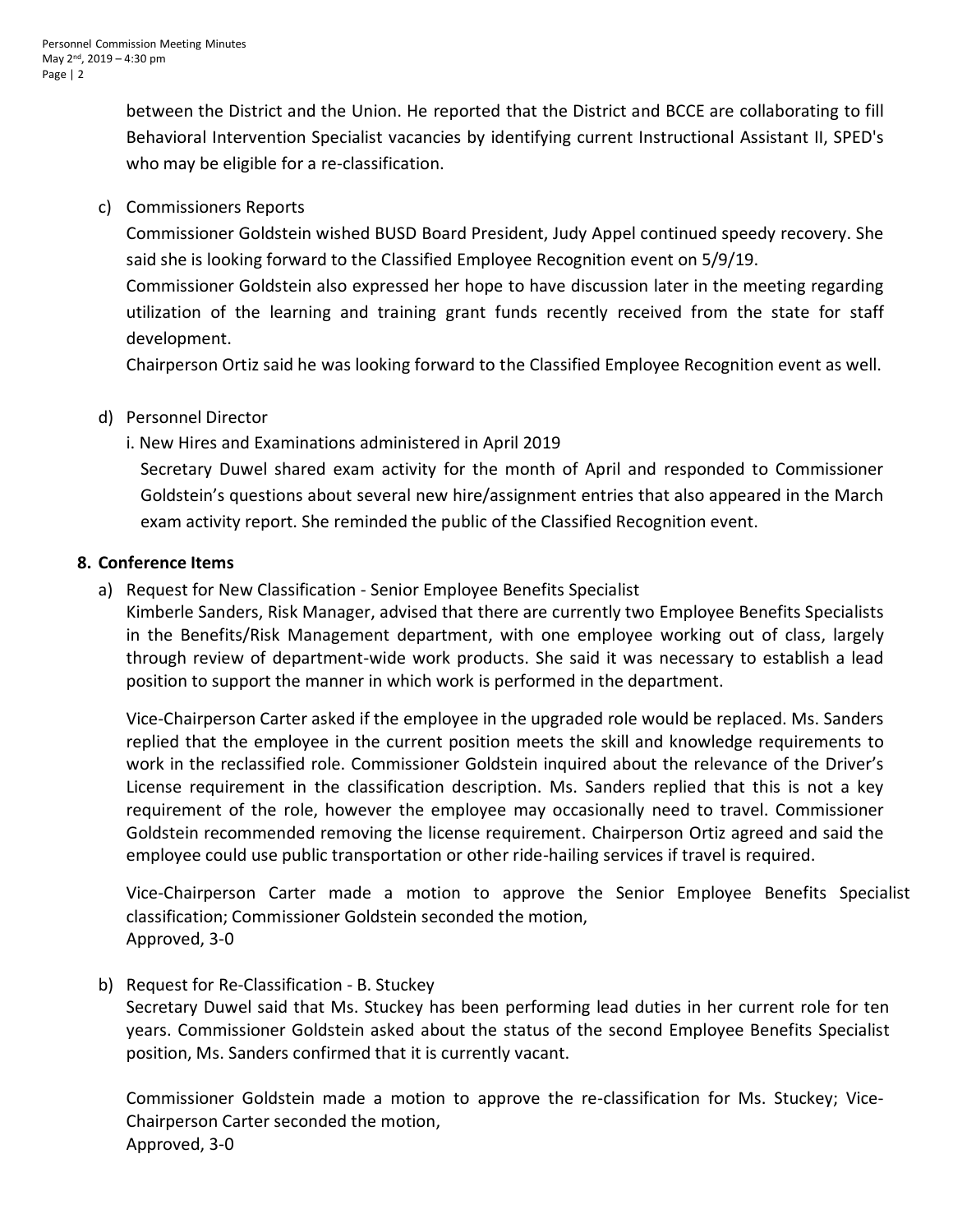- c) Request to Extend Eligibility List Human Resources Technician Vice-Chairperson Carter made a motion to approve the HR Technician eligibility list; Commissioner Goldstein seconded the motion, Approved, 3-0
- d) Request for New Classification Grounds Supervisor Stephen Collins, BUSD Maintenance Manager, explained that the new Grounds Supervisor position is part of a departmental reorganization. He noted that funding for the new position would come from a position vacated by an expected retirement. Commissioner Goldstein asked about the alternative if the retirement did not occur, Mr. Collins replied that a job could ultimately be laid off, but that he was confident that the retired role would be redeployed.

Commissioner Goldstein questioned whether the Grounds Supervisor position was as complex as the Maintenance Supervisor position to which it was peer-leveled. Mr. Collins elaborated on the required expertise of the role and observed that, like a maintenance supervisor, the grounds gardener's supervisor must be a master of their trade.

Commissioner Goldstein asked if minimum qualifications should be more specific. Secretary Duwel replied that the knowledge, skills, and abilities listed in the class description are part of the minimum qualifications. She also said that there's no specific journeyman track in grounds, as is the case in maintenance. Mr. Collins noted a journeyman tenure requires four years of experience, and the Grounds Supervisor classification requires eight years.

Denise Diggs, Administrative Assistant II at Student Services, asked if the Grounds Supervisor will be performing field work and expressed a concern that, with a pending layoff, there may be additional workload for others in the Grounds Gardener role. Mr. Collins said his expectation was that this position brings efficiencies in the driving, coordinating and purchasing of equipment, and the role will generally not be on site performing gardener work. Roderick Carraway, Maintenance Engineer, said the job description lists some of the job duties that a gardener would have and expressed concerned that a gardener could be laid off to create the new position. Mr. Collins replied that he expects the re-organized gardening crews to be able to cover the work requirement but, if there's a gap, the Grounds Supervisor will determine how to get the job done. Mr. Carraway said that members could be paid overtime to do that work.

Vice-Chairperson Carter asked Mr. Collins if this will become a workload issue if and when a gardener is laid off. Mr. Collins replied he did not think it would be an issue because the Grounds Supervisor role is designed to absorb much of the driving and coordinating tasks that gardeners are currently doing.

Vice-Chairperson Carter made a motion to approve the Grounds Supervisor position; Commissioner Goldstein seconded the motion, Approved, 3-0

- e) Personnel Commission Budget for 2019-2020- 1 st DRAFT, *Second Reading*
- f) Personnel Commission Budget for 2019-2020- 2 nd DRAFT, *First Reading* Commissioner Goldstein requested two budget drafts be considered. She advised that the second budget draft included funds for support of Behavioral Intervention Specialist recruitment, as well as a placeholder amount to support requirements arising from the Classified Personnel Director MOU,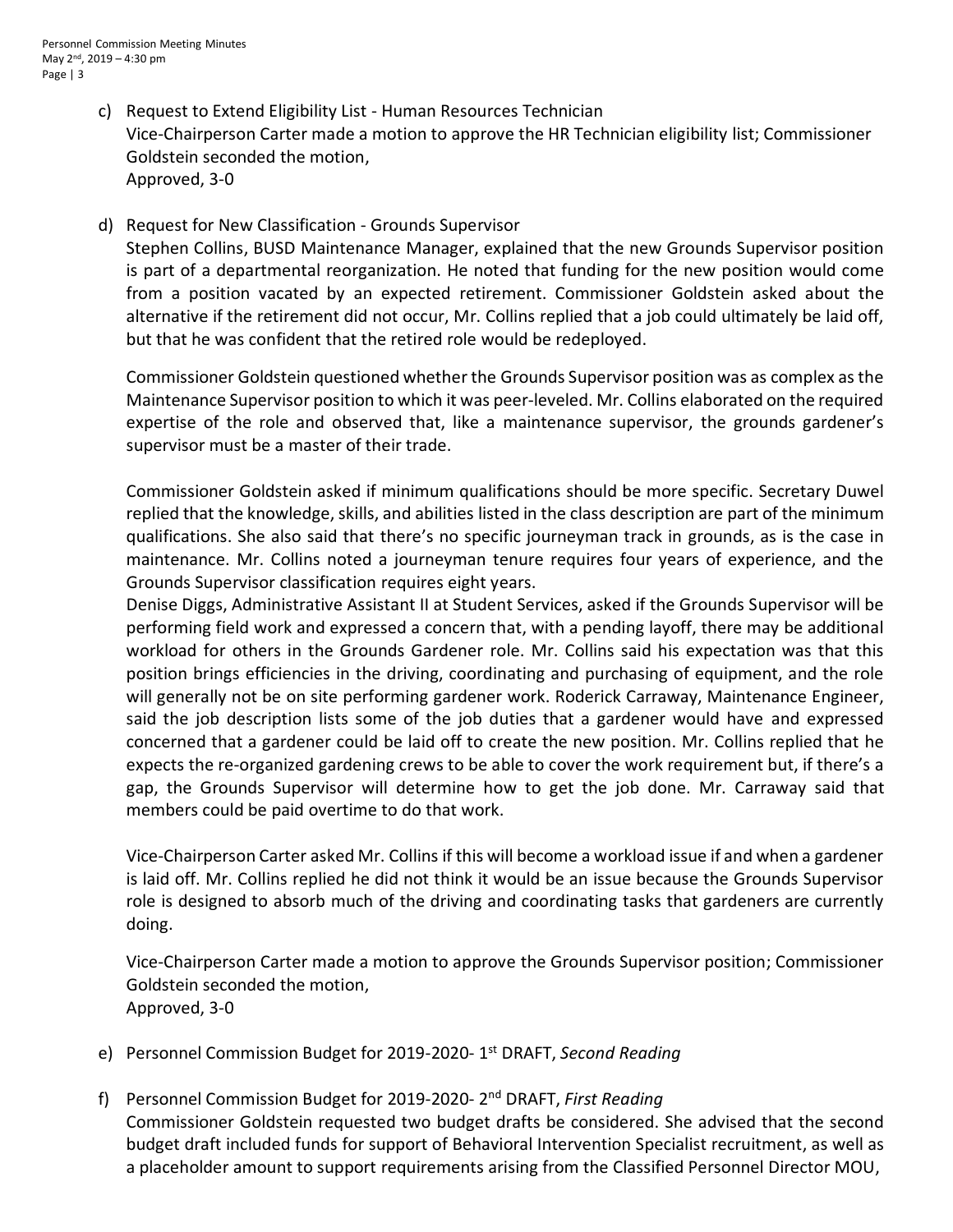pending finalization, that may divert time or resources from commission staff. She also requested additional funds in the training line item to enable the Commission to support work related to skills building and professional development program overlay through the grant that the District received from the state for classified staff training.

Commissioner Goldstein advised that Special Ed. Director, Dr. Jan Hamilton, had previously identified the need for fifty (50) new Behavioral Intervention Specialist (BIS) positions in the next school year. Based on current recruitment and testing results, Commissioner Goldstein has observed a shortfall to that goal and has suggested additional funds to support recruitment. HR Director Daniels said that HR has not received Personnel Requisitions to request any new positions in SPED nor has Dr. Hamilton advised him of the need to establish fifty BIS positions. He said there are Instructional Assistant II, SPEDs that have been identified as re-classification candidates because they were wellversed with the BIS job duties and are utilizing the necessary skills and have received formal training. Commissioner Goldstein asked about the staffing plan for SPED next year. HR Director Daniels suggested that Dr. Hamilton share this update herself.

Vice-Chairperson Carter asked how many contractors are being used by the SPED department. Secretary Duwel said she could ask Dr. Hamilton for this information. Chairperson Ortiz asked if this is a function of the Personnel Commission instead of the District. Secretary Duwel said in a merit district; the Personnel Commission should handle recruitment matters. Commissioner Goldstein said she would like some clarity on SPED requirements while there's time to get the budget approved. Chairperson Ortiz noted that the Commission might be putting themselves in jeopardy by proposing the revised budget and having it not get approved by the District. He said that professional development is not a commission role. Commissioner Goldstein disagreed and asserted that improved communication is needed for clarity on the specific hiring targets so that the Commission can resource accordingly to recruit, retain or promote current employees into these roles.

Vice-Chairperson Carter requested another reading of the two proposed budgets. Commissioner Goldstein requested that Secretary Duwel edit the  $2<sup>nd</sup>$  budget after discussing requirements with SPED and bring the revised budget to the next meeting.

Chairperson Ortiz made a motion to bring the two draft budgets to the next meeting; Vice-Chairperson Carter seconded the motion, Approved, 3-0.

# **9. Closed Session (1 matter)**

a) Employee Discipline and Legal Matters - Government Code § 54954. The Commission went into closed session at 5:56 pm.

# **10**. **Report from Closed Session**

The Commission came out of closed session at 6:31 pm. Chairperson Ortiz reported that no action was taken.

# **11. Public Comments**

None